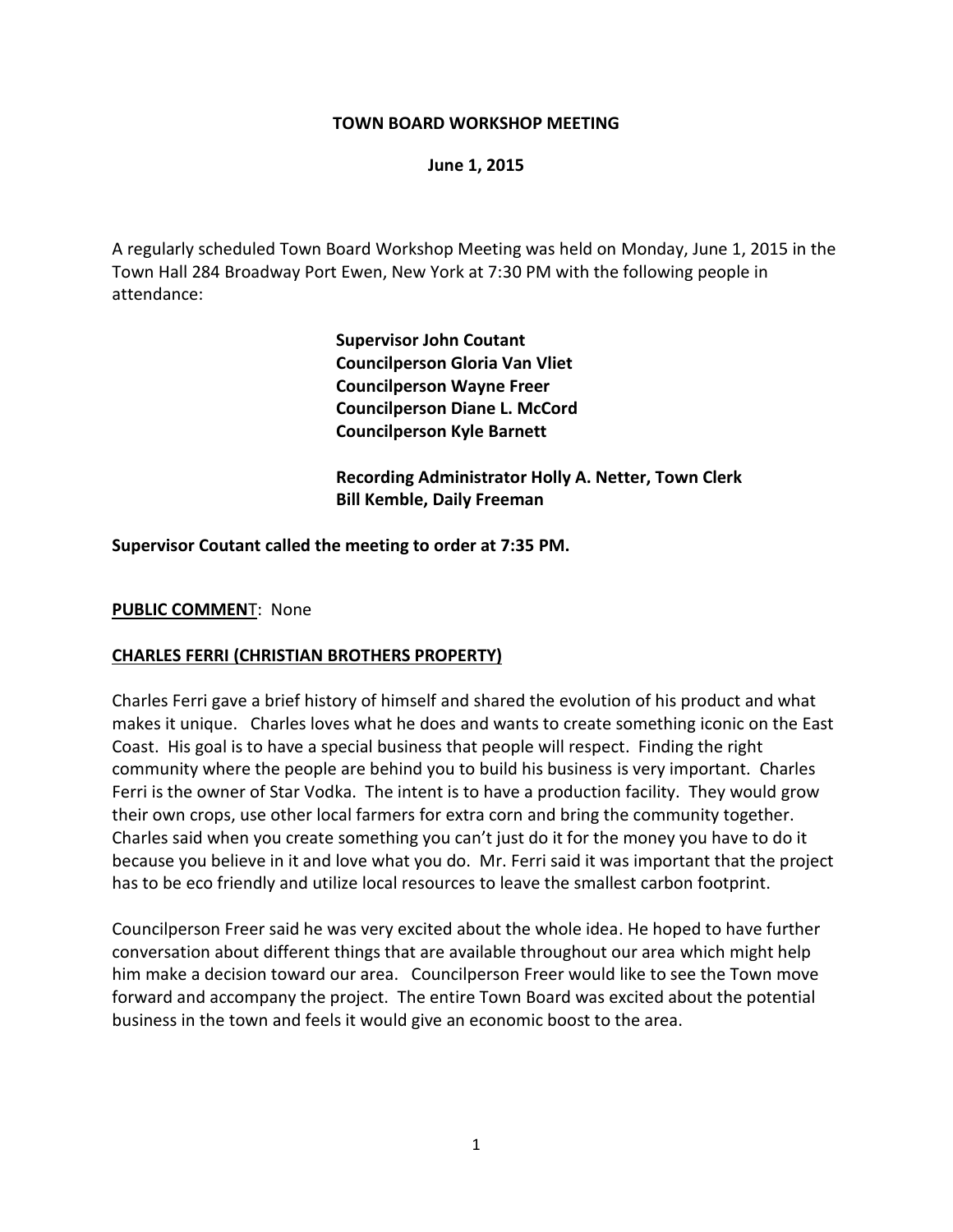### **PAYMENT OF BILLS – AMERICAN PETROLEUM**

American Petroleum is getting an analysis done on the contaminated dirt, once it is back they will start transporting the dirt to the authorized Landfill. The estimated time frame on the analysis is approximately a week. American Petroleum has also requested another payment. Supervisor Coutant feels they should pay the bills and not drag it out. All Board members were in agreement. Supervisor Coutant will have the bookkeeper prepare the checks.

The 2000 gallon diesel tank was removed while the cleanup was being done by American Petroleum. We currently have the permit for the tank. The tank can be restored to the site. The tank needs to be inspected by having highway personnel walk around the tank and maintain a log. The tank needs to be painted, have containment and placed on a pad. The roof is already there. By restoring the tank it would eliminate the concern of having enough Diesel fuel to fill the trucks during a storm. All Town Board members were in favor of restoring the 2000 gallon tank except for Councilperson Freer.

Specifications need to be obtained regarding DEC regulations for the pump, and will be put out to bid.

The gas card process has been put into place for the gasoline and the process seems to be working well.

### **COMMUNICATION – PETER GRAHAM TUCKER POND**

The Tucker Pond property has been discussed in previous meetings and Supervisor Coutant said the recent response from Peter Graham (Planning Board Attorney) indicates there is not much that the towns can do. NYS has final say of what they can do with condominiums. Planning Board Chair Roxanne Pecora explained Supervisor Coutant had received a letter from the Attorney General stating Tucker Pond wanted to change their offering plan. The Planning Board asked Planning Board member Mike Minor to review it. Mike Minor came back with the problems that were in the offering plan; one was about changing the price of the condos and felt it should be responded to by the Town Board. The Town Board then decided to get the Planning Board attorney to review it to see what authority the Board had. The response was the Town Board had no jurisdiction. The original plan was for rental units. Unsure of the year Roxanne recalled Tucker Pond went back to the Planning Board to convert it to condos and they made a site plan amendment. Roxanne said Tucker Pond is still obligated to abide by their offering plan and have an individual sale. The Town does have legal recourse. The Building Inspector is caught in the middle as is the Planning Board. If Tucker Pond meets all the conditions that are required for a Certificate of Occupancy; he is obligated to issue those certificates. If Tucker Pond has not complied with all of the Planning Board items the Town has recourse through legal process. Over the years, the property ownership has changed 3-4 times.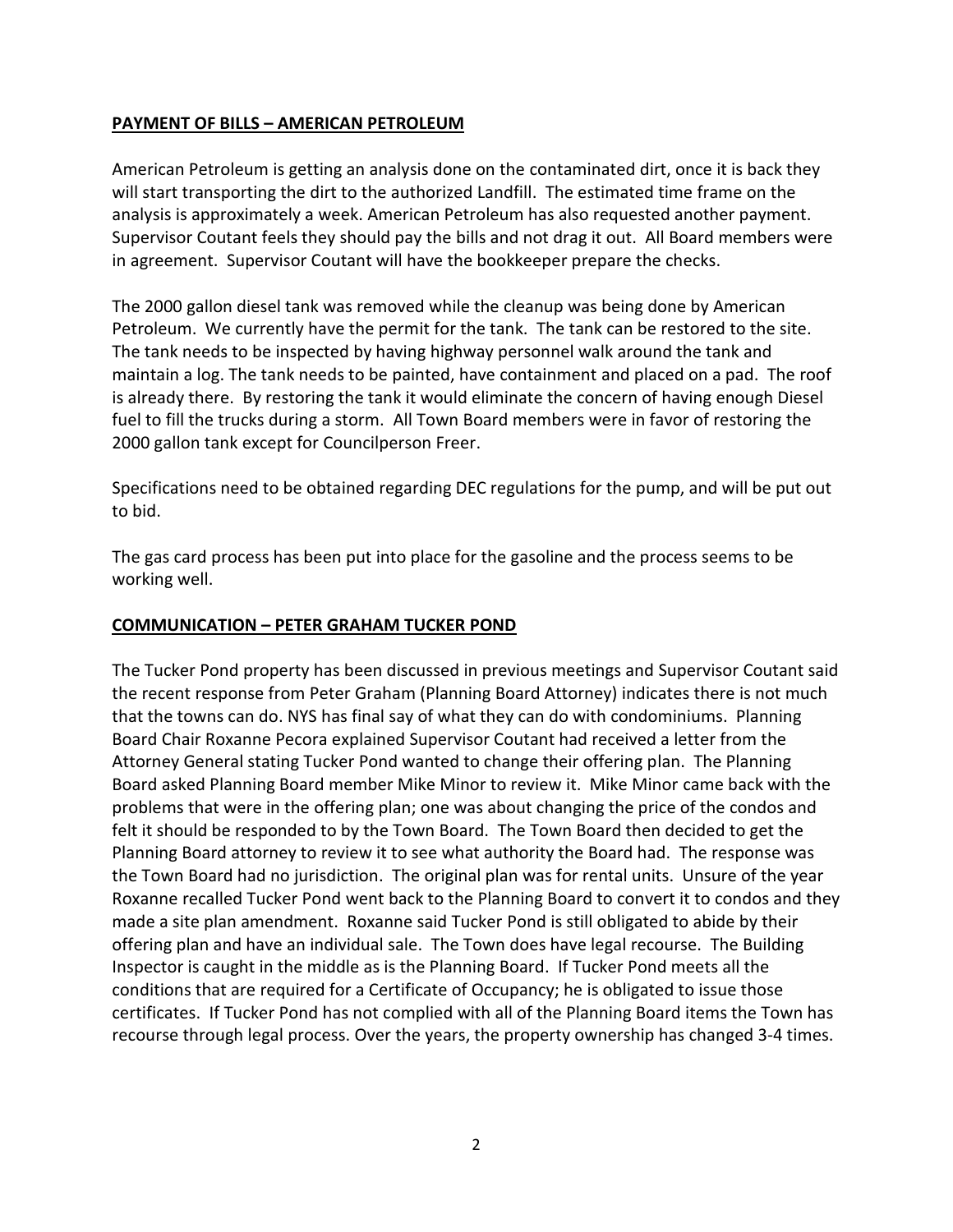# **ULSTER COUNTY VOLUNTEER FIREMEN'S ASSOC. – P.E. FIRE DEPT. CITATION**

The Ulster County Volunteer Firemen's Association will award the Port Ewen Fire Department with a Unit Citation Award on July 24th at 8 PM for their response to a call at 128 Parsell Street in Sleightsburgh on April 21, 2014. Supervisor Coutant said he planned on attending the event and invited the other Board members to join him.

# **UPSEU- UNION NEGOTIATION – DATES**

Supervisor Coutant received a letter from Gary Hickey, Executive Vice President/ Regional Director, requesting dates for the union negotiations. This topic will be revisited next workshop.

# **141 PROSPECT STREET – REHABILITATION SUPPORT SERVICES**

Communication was received from Attorney firm, Freeman Howard, advising the Planning Board of their intent to utilize the property located at 141 Prospect Street to construct a single family dwelling for the purpose of a Chemical Dependence Rehabilitation facility and house 16 individuals.

State Agencies do not need special approval for this use. The Town Board feels the public should be informed. Mr. Freeman will be invited to a meeting to address the public and answer any questions the public may have.

# **RESOURCE CENTER FOR ACCESSIBLE LIVING, INC. – OPEN HOUSE – 6/26/15**

Resource Center for Accessible Living has invited the Town Board to celebrate the 25<sup>th</sup> Anniversary of the passage of the Americans with Disabilities Act. It will be held at RCAL on June 26, 2015 from 11:30am – 2:30pm.

# **POWER SNAKE FOR SEWER DEPARTMENT**

On Saturday May 30th Supervisor Coutant received a call from the Sheriff's office reporting there was raw sewage in the Sheriffs Dept and in the lower level bathrooms at the Town Hall. There was a blockage between the Building and the Main line. Roto - Rooter had to be called to clear the line. Supervisor Coutant said we do not have a power mechanism to clean a 4 or 6 inch pipe. This was the third time this type of occurrence has happened. Supervisor Coutant felt we should look into purchasing a tool to be able to clear the line. Supervisor Coutant said the cost of having 2 men from the Sewer Department, Mike Miller custodian and Roto - Rooter was approximately \$1300 and it was the third time this has happened. The Highway, Water/Sewer and the Recreation departments could use the tool if it was purchased. Councilperson Freer said he would like to see us look into the cost of renting a tool oppose to purchasing. The disadvantage of renting is the availability on short notice or if the event